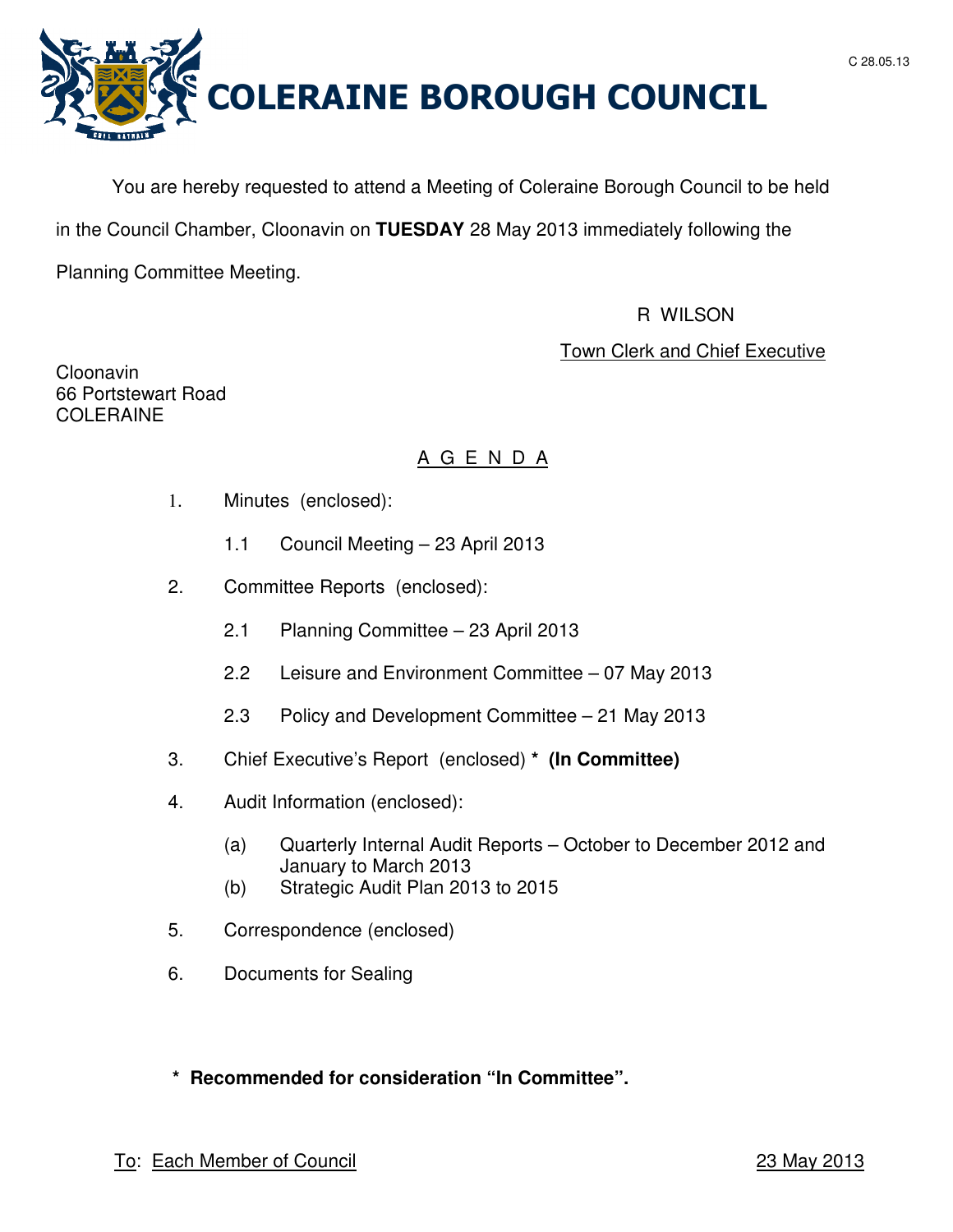### **COUNCIL MEETING**

# **23rd April, 2013**

| <b>Present:</b> | The Mayor, Councillor Sam Cole, in the Chair |
|-----------------|----------------------------------------------|
|                 | Aldermen                                     |

J. M. Bradley N. F. Hillis W. T. Creelman (Items  $1.0 - 7.1.1$ ) M. T. Hickey (Mrs.) W. J. McClure  $($ ltems  $1.0 - 7.1.1)$ 

### **Councillors**

| C. S. Alexander (Ms.)  | D. Harding             |
|------------------------|------------------------|
| (Items $1.0 - 7.1.1$ ) | (Items $1.0 - 7.1.1$ ) |
| C. Archibald           | R. J. Holmes           |
| (Items $1.0 - 7.1.1$ ) | (Items $1.0 - 7.1.1$ ) |
| D. D. Barbour          | W. A. King             |
| (Items $1.0 - 7.1.1$ ) | R. A. Loftus (Mrs.)    |
| Y. Boyle (Ms.)         | (Items $1.0 - 7.1.1$ ) |
| (Items $1.0 - 7.1.1$ ) | W. McCandless          |
| G. Duddy               | (Items $1.0 - 7.1.1$ ) |
| M. Fielding            | G. L. McLaughlin       |
| E. P. Fielding (Mrs.)  | (Items $1.0 - 7.1.1$ ) |
| <b>B.</b> Fitzpatrick  | A. McQuillan           |
| (Items 1.0 – 7.1.1)    |                        |

| Officers in        | Town Clerk and Chief Executive, Corporate Director of     |  |
|--------------------|-----------------------------------------------------------|--|
| <b>Attendance:</b> | Environmental Services, Corporate Director of Leisure and |  |
|                    | Development, Acting Head of Finance, Head of Estates and  |  |
|                    | Facilities, Head of Central Services and Clerical Officer |  |

**Apology:** Councillor McClarty

#### **1.0 WELCOME**

The Mayor welcomed everyone to the Meeting.

## **2.0 'IN COMMITTEE'**

 It was agreed that a number of items be considered 'In Committee' at the end of the Meeting.

#### **3.0 MINUTES**

The Minutes of the Council Meeting of 26<sup>th</sup> March, 2013 were confirmed and signed.

### **4.0 COMMITTEE REPORTS**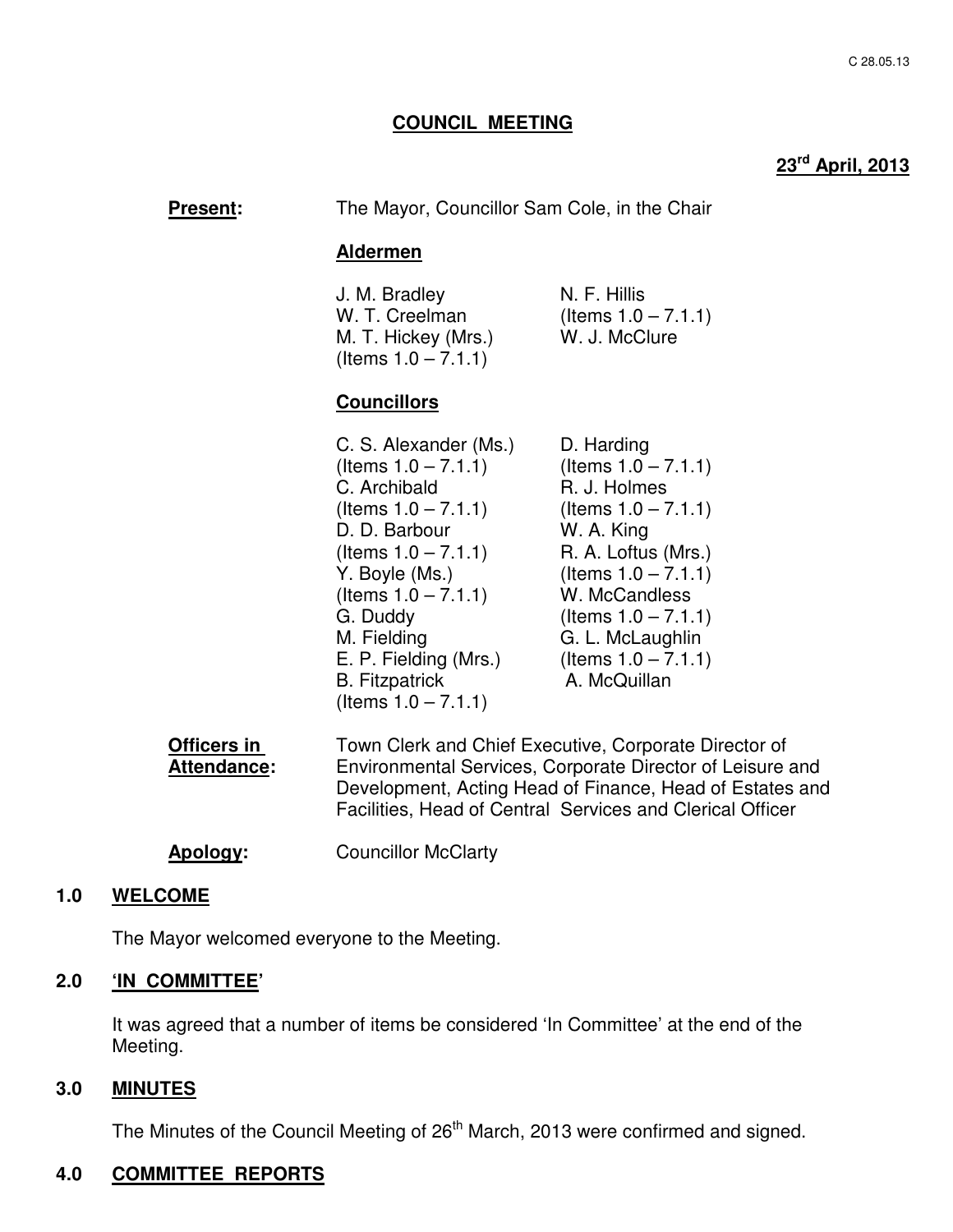### **4.1 Planning Committee**

The Chairman, Councillor McLaughlin, moved the adoption of the Planning Committee Report; this was duly seconded by Alderman McClure and agreed.

### **4.2 Leisure and Environment Committee**

 The Chairman, Councillor M. Fielding, moved the adoption of the Leisure and Environment Committee Report; this was duly seconded by Alderman Creelman.

Matters arising:

### **4.2.1 Clean Neighbourhood and Environment Act 2011 Dog Control Orders**

Members' raised concerns with regard to the unprecedented number of complaints they had received from local dog owners in the area. Discussion ensued and the Corporate Director of Environmental Services answered members' various questions and advised that, following the collation of all responses received, the matter would come back to Council.

The Committee Report was subsequently agreed.

### **4.3 Policy and Development Committee**

 The Chairman, Alderman Hillis, moved the adoption of the Policy and Development Committee Report; this was duly seconded by Councillor Fitzpatrick.

Matters arising:

# **4.3.1 Commemoration of the 40th Anniversary of the Railway Road Bomb**

A member asked for the Minute to reflect that the agreement had been for a separate ceremony to be held on 12<sup>th</sup> June, 2013 at 3pm and that members could attend the Churches Forum Day of Reflection on 21<sup>st</sup> June, 2013 if they wished.

# **4.3.2 Arts, Cultural and Heritage Services**

A member noted that a maximum spend of £10,000 from reserves had been agreed on this topic. Another member requested that the Terms of Reference should examine:

- (i) The long term future of the Flowerfield Centre in terms of its provision of an integrated arts, culture and heritage service, considering:
	- The local context (the domestic market);
	- The opportunity to offer a tourism destination (the tourism market);
	- The proposed integration of arts, cultural and heritage elements;
	- The financial viability of an integrated facility based upon capital and revenue estimates;
	- The staff resource and organisational structure;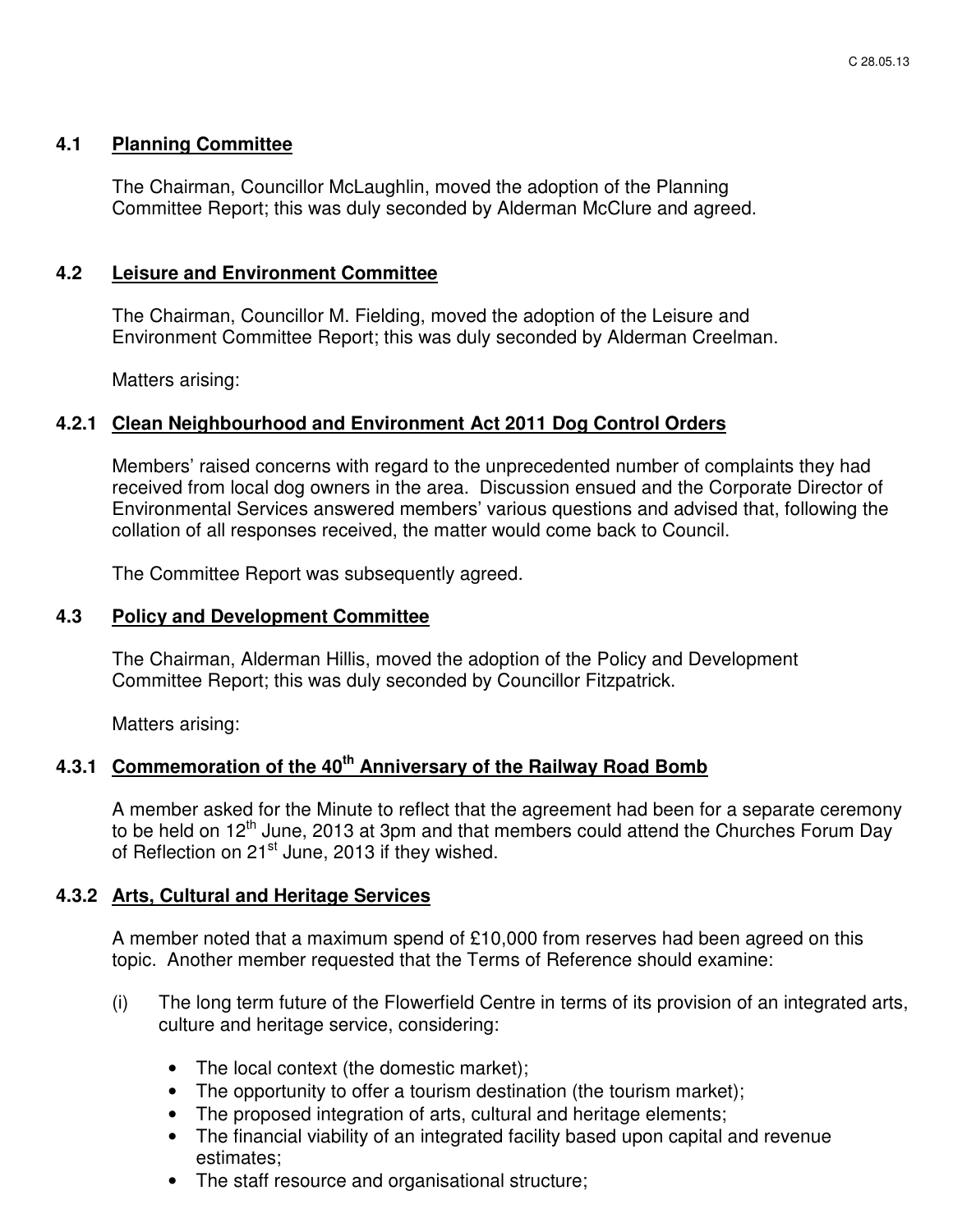- Governance.
- (ii) In addition to the development of the integrated Flowerfield Centre, the establishment of a permanent complimentary arts, culture and heritage exhibition in Coleraine town that would enhance the strategic intent. Consideration also to be given to the nature of exhibitions, rotation frequency, site and costs. In addition, how the development of this element of the integrated service would affect the long term use of the Flowerfield Centre.
- (iii) How an outreach programme could serve the borough as a whole and in particular those communities as yet unengaged with these services.

Recommendations should be made on immediate action, to be taken in advance of RPA, with respect to these three elements.

The Committee Report was subsequently agreed.

## **5.0 CORRESPONDENCE**

Consideration was given to the following correspondence (previously supplied):

- 1. Ministerial Statement published  $17<sup>th</sup>$  April, 2013 from the Minister of the Environment re: Local Government Reform Programme – Transfer of Functions from Central to Local Government.
- 2. Letter dated 15<sup>th</sup> April, 2013 from Department of Health, Social Services and Public Safety with regard to the appointment of one Local Government representative member to the Patient and Client Council.

Anyone interested in the appointment opportunity should contact the office directly.

### **6.0 DOCUMENTS FOR SEALING**

Resolved:

That the following documents be sealed:

| 1. | Licence (in duplicate) | Council to Mr. J. Lynd, Letting of Lands at<br>Letterloan - Disused Landfill Site,<br>Macosquin, Coleraine     |
|----|------------------------|----------------------------------------------------------------------------------------------------------------|
| 2. | Licence (in duplicate) | Council to R. Crennel and C. Lyttle, Ocean<br>Warriors - Surfing Provision at Whiterocks<br>Car Park, Portrush |
| 3. | Lease (in duplicate)   | Council to Mr. R. Cardwell – Boatshed No.<br>6, Portrush Harbour                                               |
| 4. | Licence (in duplicate) | Council to Coleraine and District Motor Club<br>$-$ NW200 Lands                                                |
| 5. | <b>Cemetery Titles</b> | Grant of Right of Burial – Deeds Register                                                                      |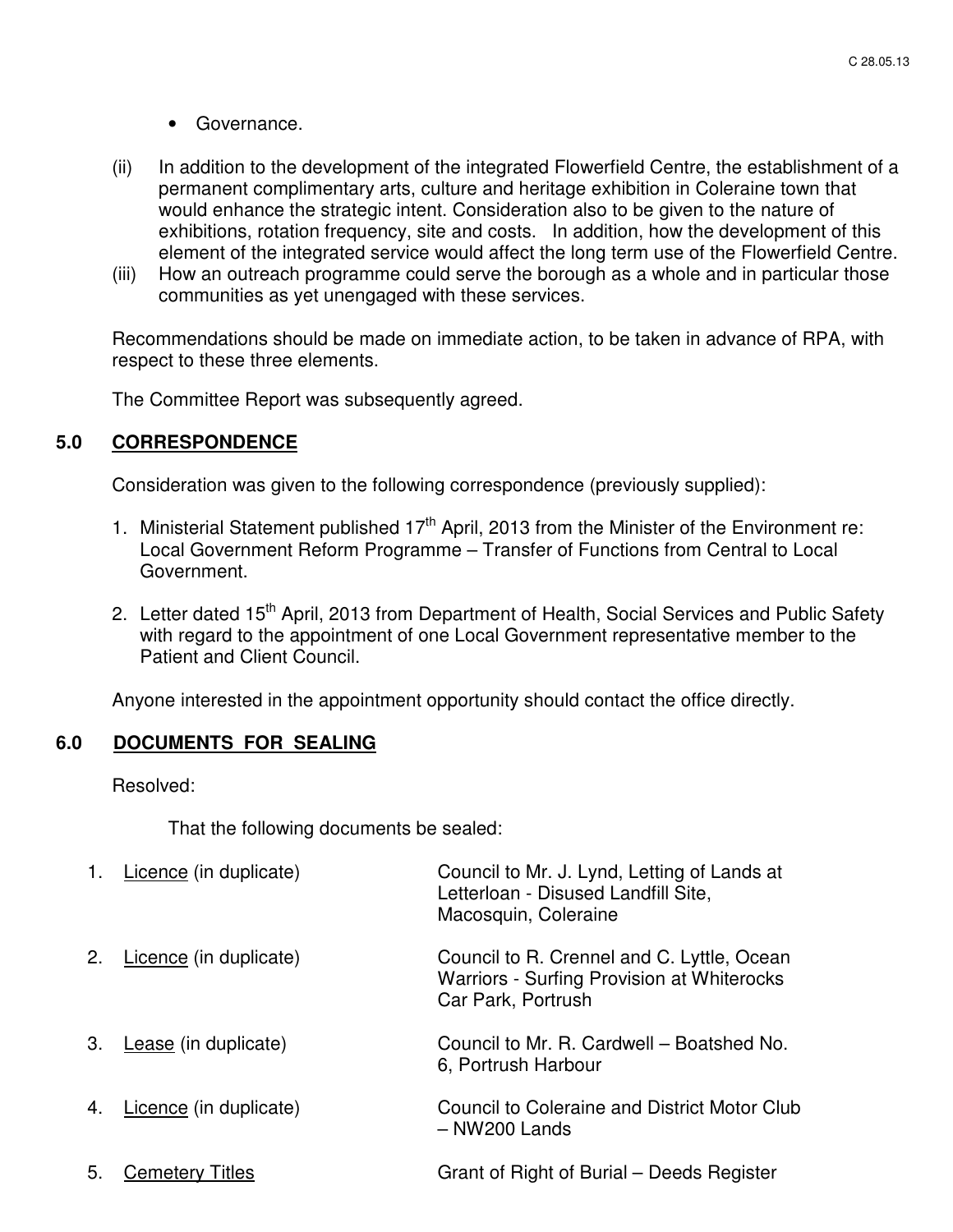Nos. 3983 – 3999 inclusive:

| Agherton    |   |
|-------------|---|
| Ballywillan | 5 |

- Coleraine 8
- Kilrea -
- Portstewart 3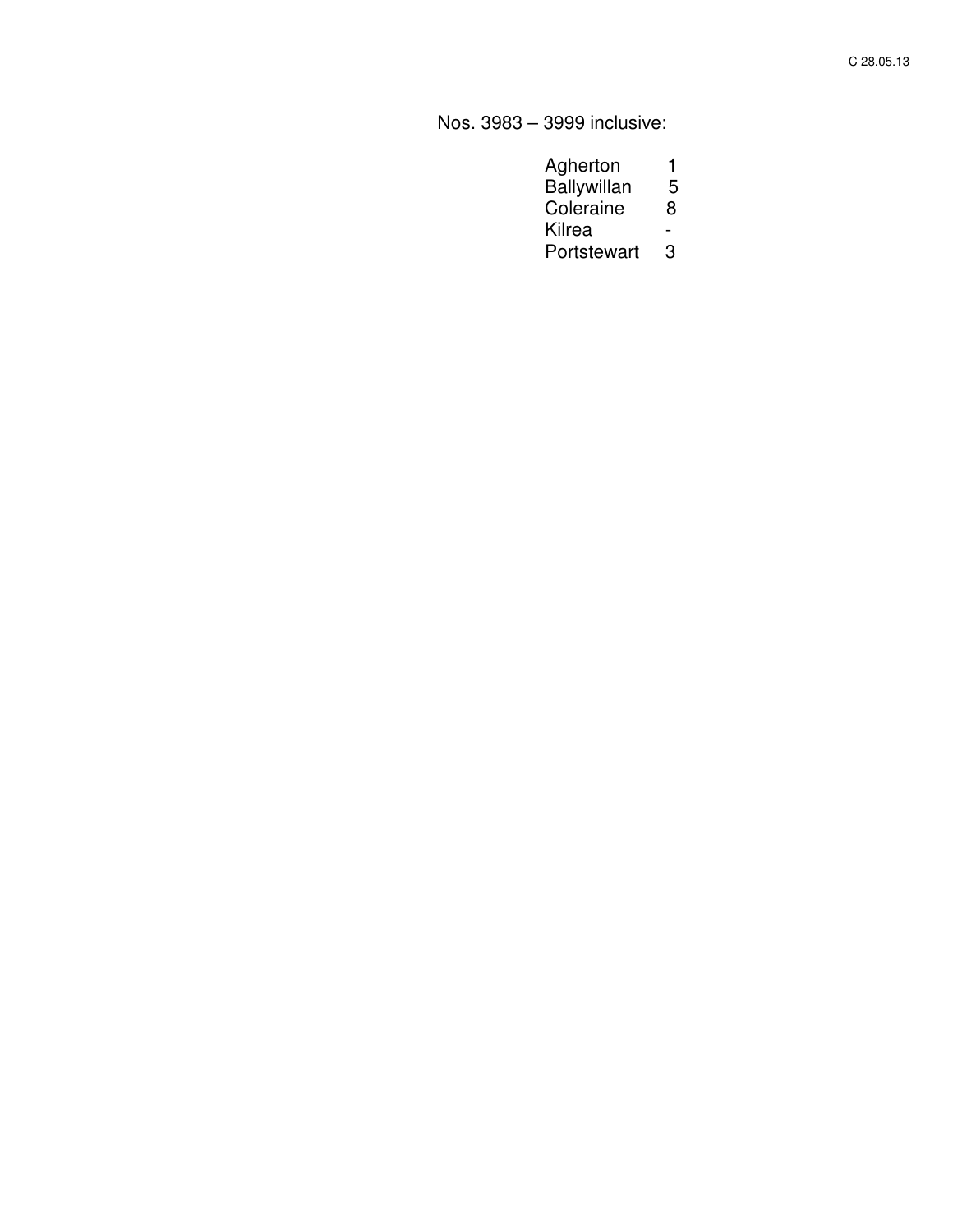### **PLANNING COMMITTEE**

# **23rd April, 2013.**

**Present:** Councillor G. L. McLaughlin in the Chair

The Mayor, Councillor A. S. Cole

The Deputy Mayor, Alderman M. T. Hickey (Mrs.)

#### **Aldermen**

| J. M. Bradley  | N. F. Hillis  |
|----------------|---------------|
| W. T. Creelman | W. J. McClure |

### **Councillors**

| C. S. Alexander (Ms.) | R. J. Holmes        |
|-----------------------|---------------------|
| C. Archibald          | W. A. King          |
| D. D. Barbour         | R. A. Loftus (Mrs.) |
| Y. Boyle (Ms.)        | W. McCandless       |
| G. Duddy              | A. McQuillan        |
| E. P. Fielding (Mrs.) |                     |
| M. Fielding           |                     |
| <b>B.</b> Fitzpatrick |                     |
| D. Harding            |                     |

| Also in            | Representative from the Planning Service -                 |
|--------------------|------------------------------------------------------------|
| Attendance:        | Mr. M. Wilson                                              |
| Officers in        | Head of Central Services, Principal Administrative Officer |
| <b>Attendance:</b> | and Business Support Assistant (CE).                       |
| <u>Apology:</u>    | <b>Councillor McClarty</b>                                 |

#### **1.0 WELCOME**

The Chairman welcomed everyone to the Meeting.

# **2.0 PLANNING APPLICATIONS**

A list of twenty applications was presented for consideration (previously supplied).

**Applications Deferred from Previous Meeting**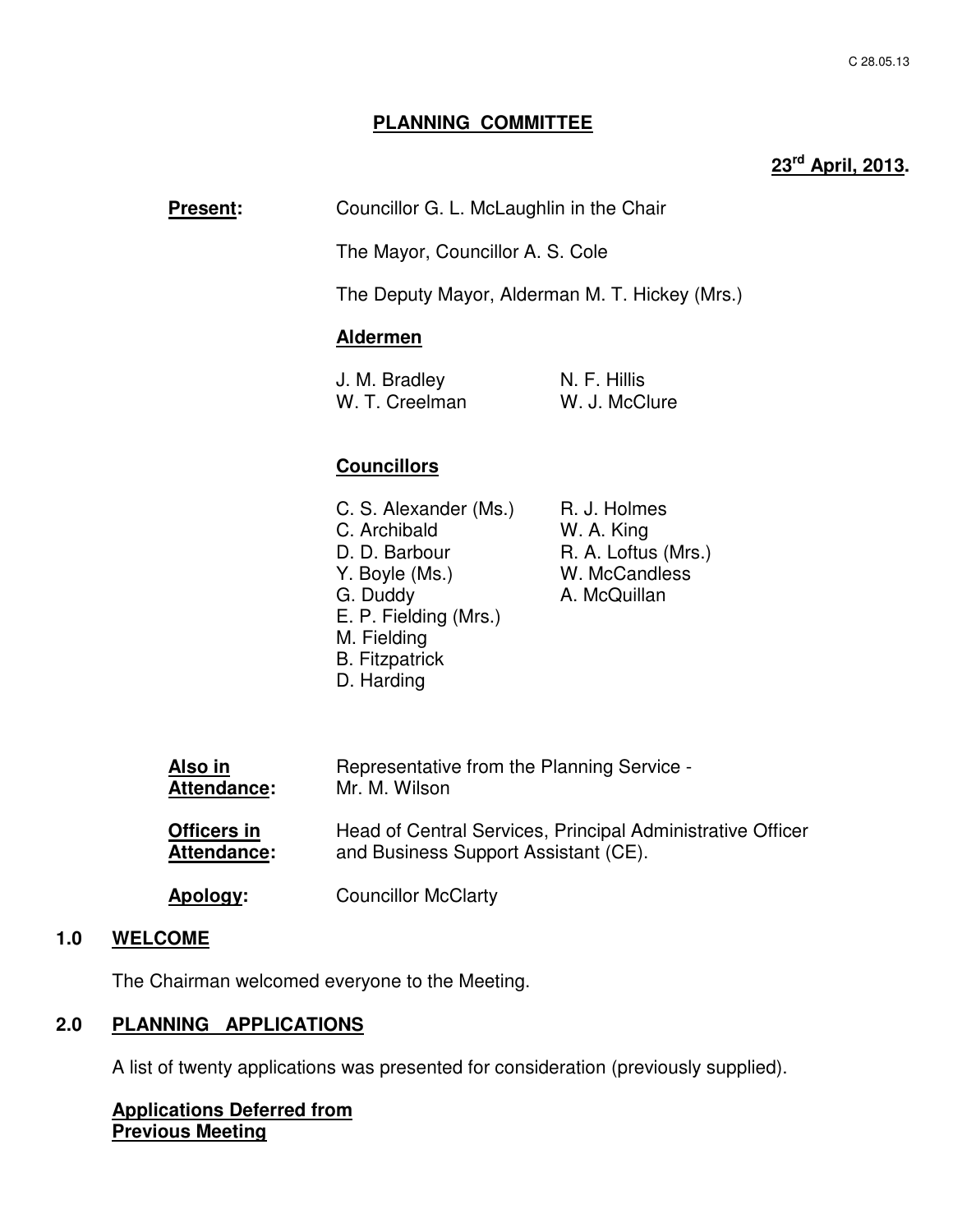- 2.1 Application No. D1 C/2009/0774/F Proposed new shop front (revised design proposal) at Waterside Dental Surgery, 7 Waterside, Coleraine for Mr. O. Thompson Application No. D2 C/2010/0028/LB Proposed new shop front (revised design proposal) at Waterside Dental Surgery, 7 Waterside, Coleraine for Mr. O. Thompson
- The opinion of the Planning Service was to approve application No. C/2009/0774/F and to consent to application No.C/2010/0028/LB. Agreed.

2.2 Application No. D3 C/2010/0493/F Vestas V27/225 kw wind turbine with 30m hub approx. 350m south west of 9 Loguestown Road, Coleraine for Doherty Bros.

- 2.3 Application No. D4 C/2010/0551/F Alterations to existing hotel comprising of new additional upper floor to accommodate 2 no. suite bedrooms and alterations to fenestration of principal elevation at Bayview Hotel, 2 Bayhead Road, Portballintrae for Mr. T. Kane
- 2.4 Application No. D5 C/2011/0577/F Non compliance with condition 5 of planning permission C/2006/0404/F to allow for an amended site layout at Northbrook Industrial Estate, Coleraine for T-Met Ltd.
- 2.5 Application No. D6 C/2012/0247/F New dwelling to replace existing shop at 11 Beach Road, Portballintrae for Mr. W. Cooper
- 2.6 Application No. D7 C/2012/0311/A 2 no. x 96 sheet replacement advertisement signs on the embankment opposite Nos. 3-9 Portstewart Road, Portrush for

The opinion of the Planning Service was to refuse.

The application had now been withdrawn.

The opinion of the Planning Service was to refuse.

It was agreed that the application be refused.

The opinion of the Planning Service was to approve.

It was agreed that the application be approved.

The opinion of the Planning Service was to approve.

It was agreed that the application be approved.

.

The opinion of the Planning Service was to refuse.

Members were advised that, following the Office Meeting the Minister had requested the Local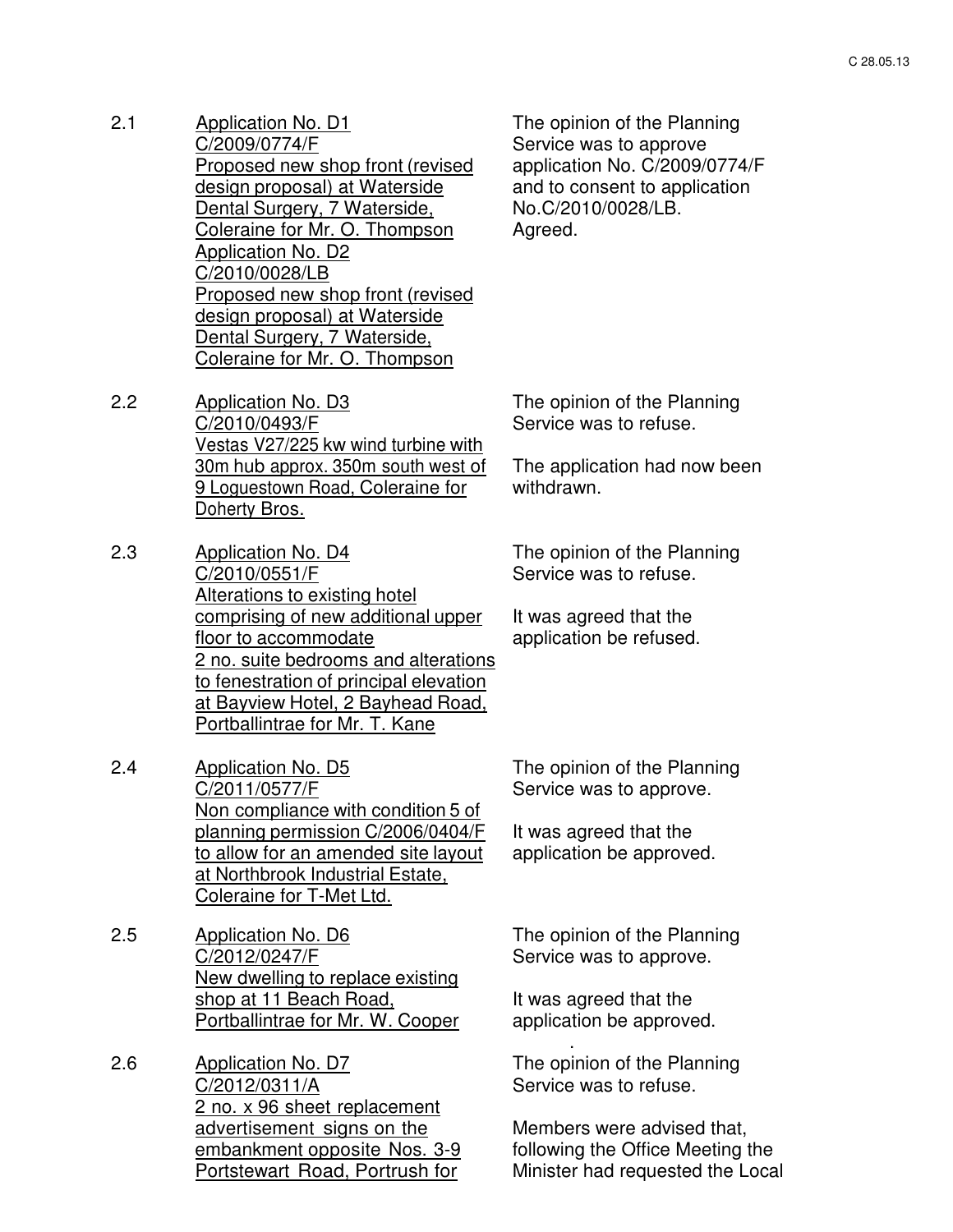#### Northern Ireland Transport Planning Office to reconsider

their opinion on the application. It was noted that the change of opinion was because greater weight had been given to the fact that two advertisement holdings were already on the site.

It was proposed by the Deputy Mayor, seconded by Councillor McQuillan and agreed:

> That the application be held until clarification was sought from the Minister.

### **New Applications**

2.7 Application No. 4 C/2011/0380/F Proposed 3 No. Dwellings (one of the dwellings is a revision of that approved under C/2008/0901/F) and roadway for private streets determination (extension of Knocktarna Manor) at Knocktarna Manor (adjacent to No. 6 Knocktarna Manor) Coleraine for Landbank Homes Ltd.

The opinion of the Planning Service was to refuse.

It was proposed by Councillor Mrs. Loftus:

> That the application be held for one month to facilitate an office meeting on the grounds that all material planning considerations had not been assessed.

As an amendment is was proposed by Councillor Barbour and seconded by Councillor Harding:

> That the application be refused.

As the proposal of Councillor Mrs. Loftus failed to get a seconder the recommended refusal was accepted.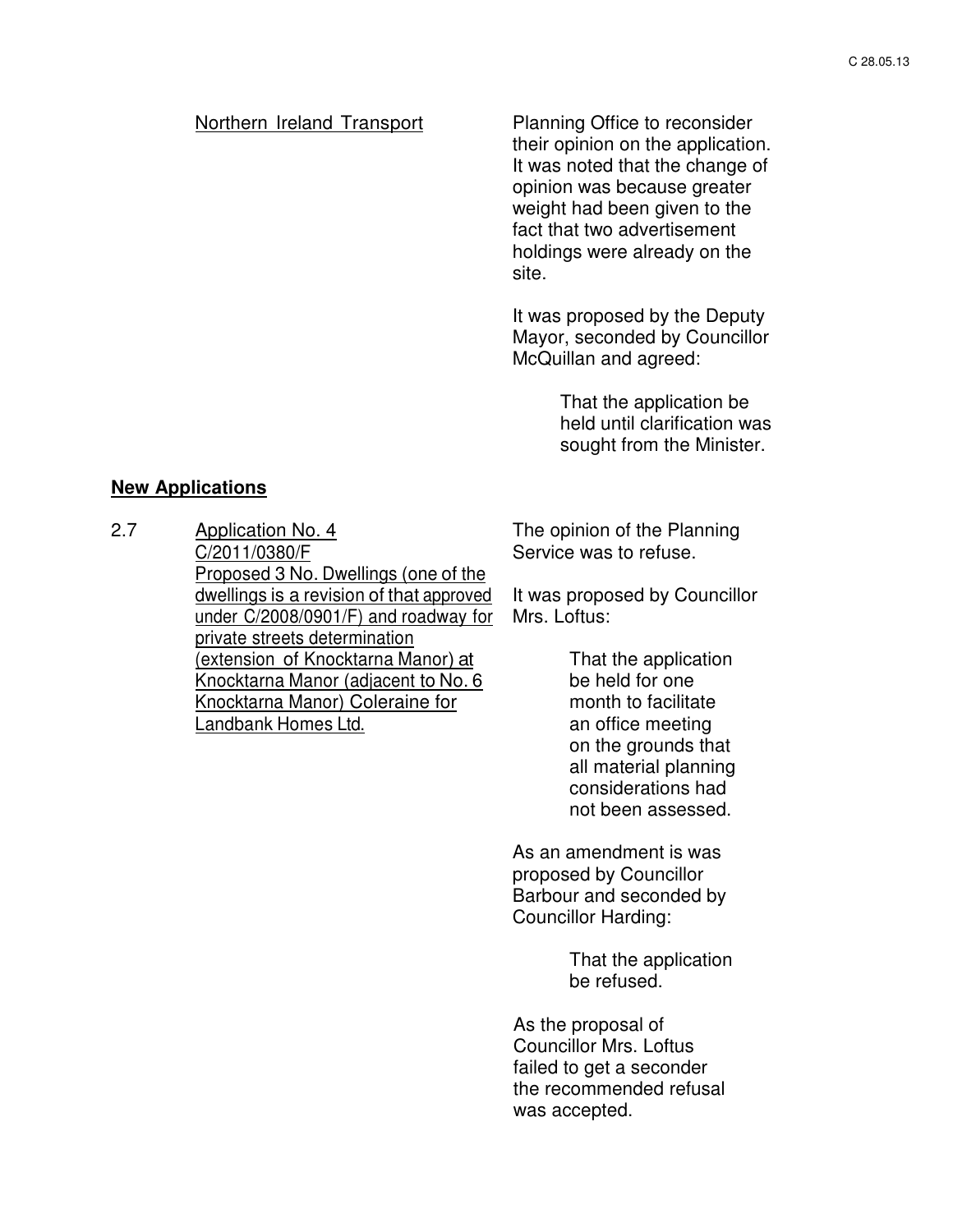2.8 Application No. 5 C/2012/0381/O Single dwelling and garage west of 101 Grove Road (Chapel Lane), Craigavole, Garvagh for Mr. M. **Bradley** 

2.9 Application No. 6

C/2012/0428/F

Farm diversification to provide paintball game zones, associated parking and changing/storage facilities to replace existing fishing shelter 150m south east of 39 Ballylagan Road, Coleraine for Mr. D. Campbell The opinion of the Planning Service was to refuse.

It was proposed by Councillor McQuillan, seconded by Councillor Mrs. Loftus and agreed:

> That the application be held for one month to facilitate an office meeting on the grounds that all material planning considerations had not been assessed.

The opinion of the Planning Service was to approve.

Consideration was given to letter dated 5<sup>th</sup> March, 2013 from Ms. G. Taylor and letter dated  $9<sup>th</sup>$ March, 2013 from Mr. & Mrs. P. Trotter (previously supplied).

Following discussion it was proposed by Councillor Ms. Boyle, seconded by Councillor Fitzpatrick and agreed:

> That the application be held for one month to facilitate an office meeting on the grounds that all material planning considerations had not been assessed.

2.10 Application No. 7 C/2012/0449/F Proposed new access to existing factory to facilitate exiting vehicles only at 58A Drumagarner Road, Kilrea for SJC Hutchinson Engineering Ltd.

The opinion of the Planning Service was to refuse.

It was proposed by Councillor King, seconded by Councillor Barbour and agreed;

> That the application be held for one month to facilitate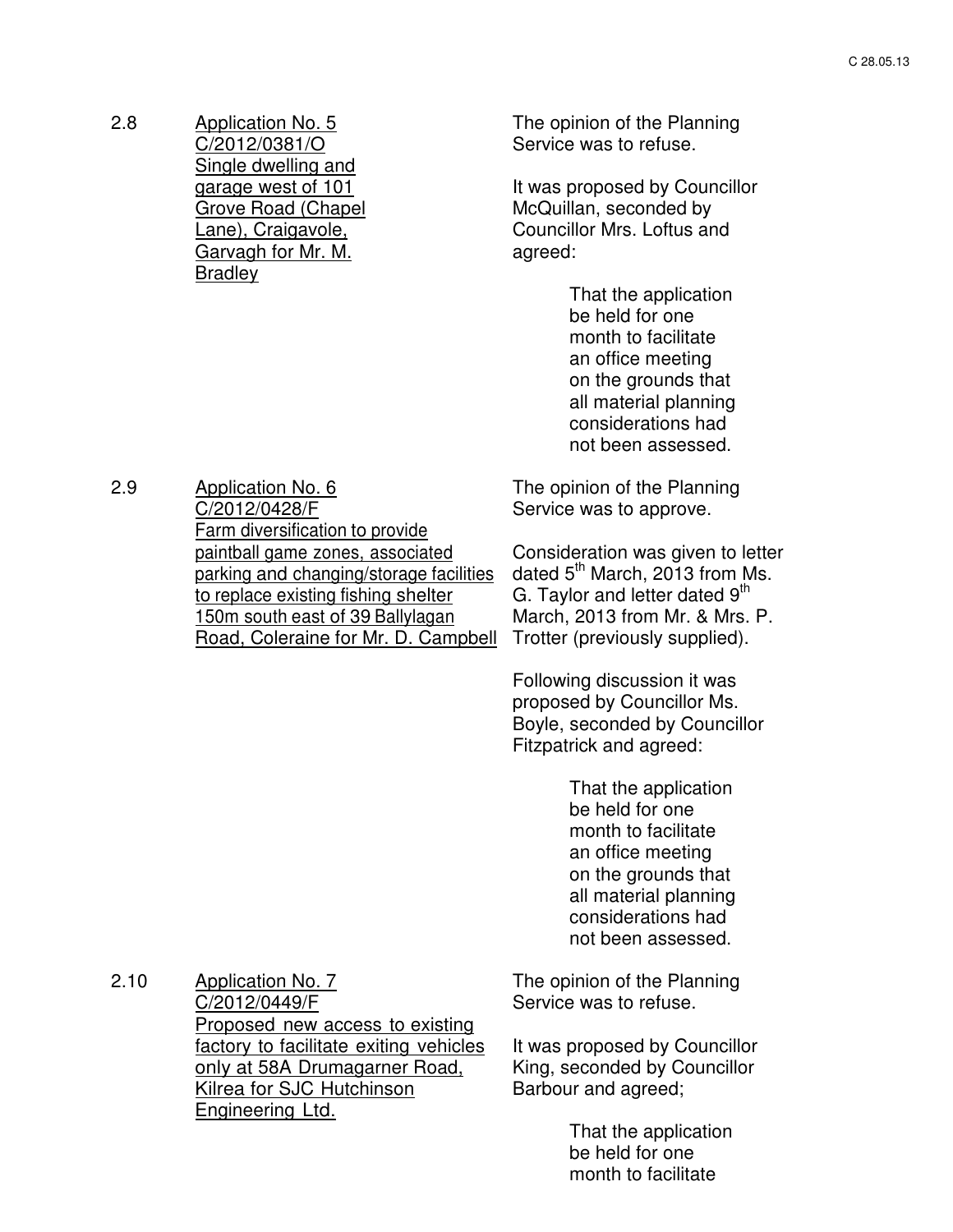an office meeting on the grounds that all material planning considerations had not been assessed.

2.11 Application No. 9 C/2012/0477/F Proposed erection of a wind turbine with a 40m hub height and a 30m rotor diameter with a maximum output not exceeding 250kw 517m south-south-east of 49 Gortnamoyagh Road, Garvagh for Aircore Gortnamoyagh Road Ltd.

The opinion of the Planning Service was to refuse.

It was proposed by Councillor Mrs. Loftus, seconded by the Deputy Mayor and agreed:

> That the application be held for one month to facilitate an office meeting on the grounds that all material planning considerations had not been assessed.

2.12 Application No. 10 C/2013/0023/O Erection of dwelling adjoining 91 Ballyrashane Road, Coleraine for Mr. G. Neely

The opinion of the Planning Service was to refuse.

It was proposed by Councillor Harding, seconded by Councillor Ms. Alexander and agreed;

> That the application be held for one month to facilitate an office meeting on the grounds that all material planning considerations had not been assessed.

2.13 Application No. 13 C/2013/0064/F Proposed amendments to residential development of 8 no. 2 storey semidetached dwellings previously approved C/2006/0311/F, change to house type plans and elevations and amendments to site layout to include 3 domestic garages at 49-51 Coleraine Road, Portrush for Mr. N. Brown

The opinion of the Planning Service was to approve.

It was proposed by Councillor Ms. Alexander, seconded by Alderman Bradley and agreed:

> That the application be held for one month to facilitate an office meeting on the grounds that all material planning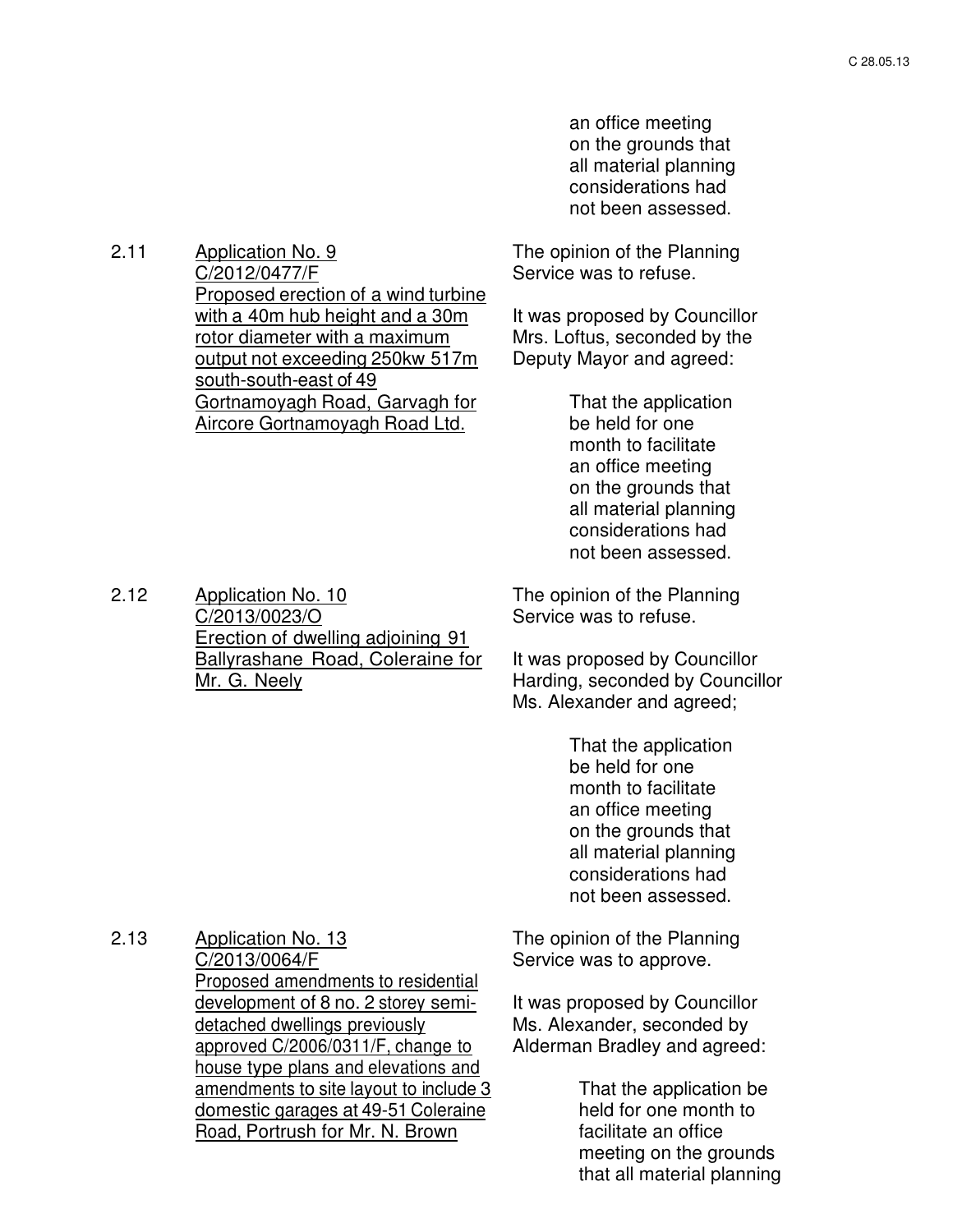considerations had not been assessed.

### **3.0 OFFICE MEETINGS**

It was noted that the Office Meetings would be held on Friday 24<sup>th</sup> May, 2013.

### **4.0 Planning (NI) Order 1991 Article 37 Appeal - Notice of intention to make a Completion Order in relation to planning permission for the erection of 4 and 4.5 storey apartment block at former Strand Hotel site, Portstewart**

Consideration was given to Advice Note from FM Planning (previously supplied) in relation to the former Strand Hotel site, Portstewart.

Noted.

### **5.0 CORRESPONDENCE**

#### **5.1 Street furniture –The Promenade, Portstewart**

Consideration was given to email dated 11<sup>th</sup> April, 2013 from B. McAllister, Roads Service regarding street furniture on The Promenade, Portstewart (previously supplied).

Members noted that the Street Café Licensing Bill was currently going through a legislative process and Council would administer applications and approvals from Spring 2014.

#### **5.2 Planning Seminar – Planning Reform on the Island of Ireland: From Policy to Practice**

Reference was made to the above Planning Seminar to be held on 2<sup>nd</sup> May, 2013 at the Canal Court Hotel, Newry (details previously supplied).

Members interested in attending were asked to contact the Principal Administrative Officer.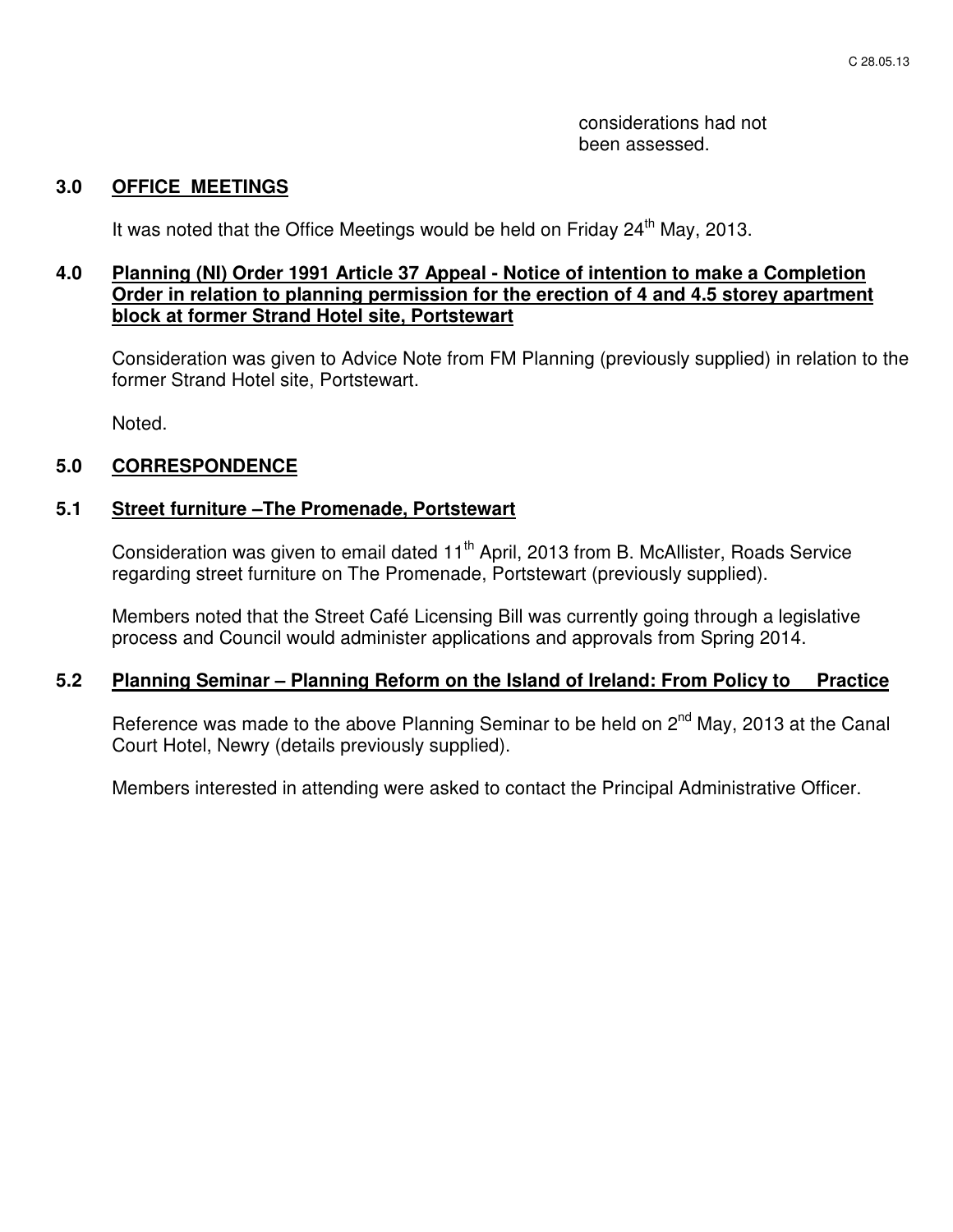#### **LEISURE AND ENVIRONMENT COMMITTEE**

## **7 th May, 2013.**

| <b>Present:</b>    | Councillor M. Fielding, in the Chair                                                                                                                                                                                   |                                    |  |
|--------------------|------------------------------------------------------------------------------------------------------------------------------------------------------------------------------------------------------------------------|------------------------------------|--|
|                    | The Mayor, Councillor A. S. Cole (Items $1.0 - 6.0$ )                                                                                                                                                                  |                                    |  |
|                    | The Deputy Mayor, Alderman M. T. Hickey (Mrs.)                                                                                                                                                                         |                                    |  |
|                    | <b>Aldermen</b>                                                                                                                                                                                                        |                                    |  |
|                    | J. M. Bradley<br>W. T. Creelman                                                                                                                                                                                        | N. F. Hillis<br>W. J. McClure      |  |
|                    | <b>Councillors</b>                                                                                                                                                                                                     |                                    |  |
|                    | C. S. Alexander (Ms.) B. Fitzpatrick                                                                                                                                                                                   |                                    |  |
|                    | (Items $1.0 - 6.3$ )<br>C. Archibald                                                                                                                                                                                   | (Items $1.0 - 6.3$ )<br>D. Harding |  |
|                    | D. D. Barbour W. A. King                                                                                                                                                                                               |                                    |  |
|                    | Y. Boyle (Ms.)                                                                                                                                                                                                         | R. A. Loftus (Mrs.)                |  |
|                    | G. Duddy                                                                                                                                                                                                               | W. McCandless                      |  |
|                    | (Items $2.1 - 6.3$ ) A. McQuillan                                                                                                                                                                                      |                                    |  |
|                    | E. P. Fielding (Mrs.)                                                                                                                                                                                                  | (Items $1.0 - 6.0$ )               |  |
| <b>Officers in</b> |                                                                                                                                                                                                                        |                                    |  |
| <b>Attendance:</b> | Town Clerk and Chief Executive, Corporate Director of Environmental<br>Services, Corporate Director of Leisure and Development, Healthy Living<br>and Sport Manager (Items $1.0 - 2.2$ ) and Administrative Assistant. |                                    |  |
| Apologies:         | Councillors Holmes, McClarty and McLaughlin                                                                                                                                                                            |                                    |  |

# **1.0 WELCOME**

The Chairman welcomed everyone to the meeting and extended a special welcome to those in the public gallery.

### **2.0 LEISURE SERVICES' REPORT**

The Report of the Corporate Director of Leisure and Development was considered (previously supplied).

Matters arising: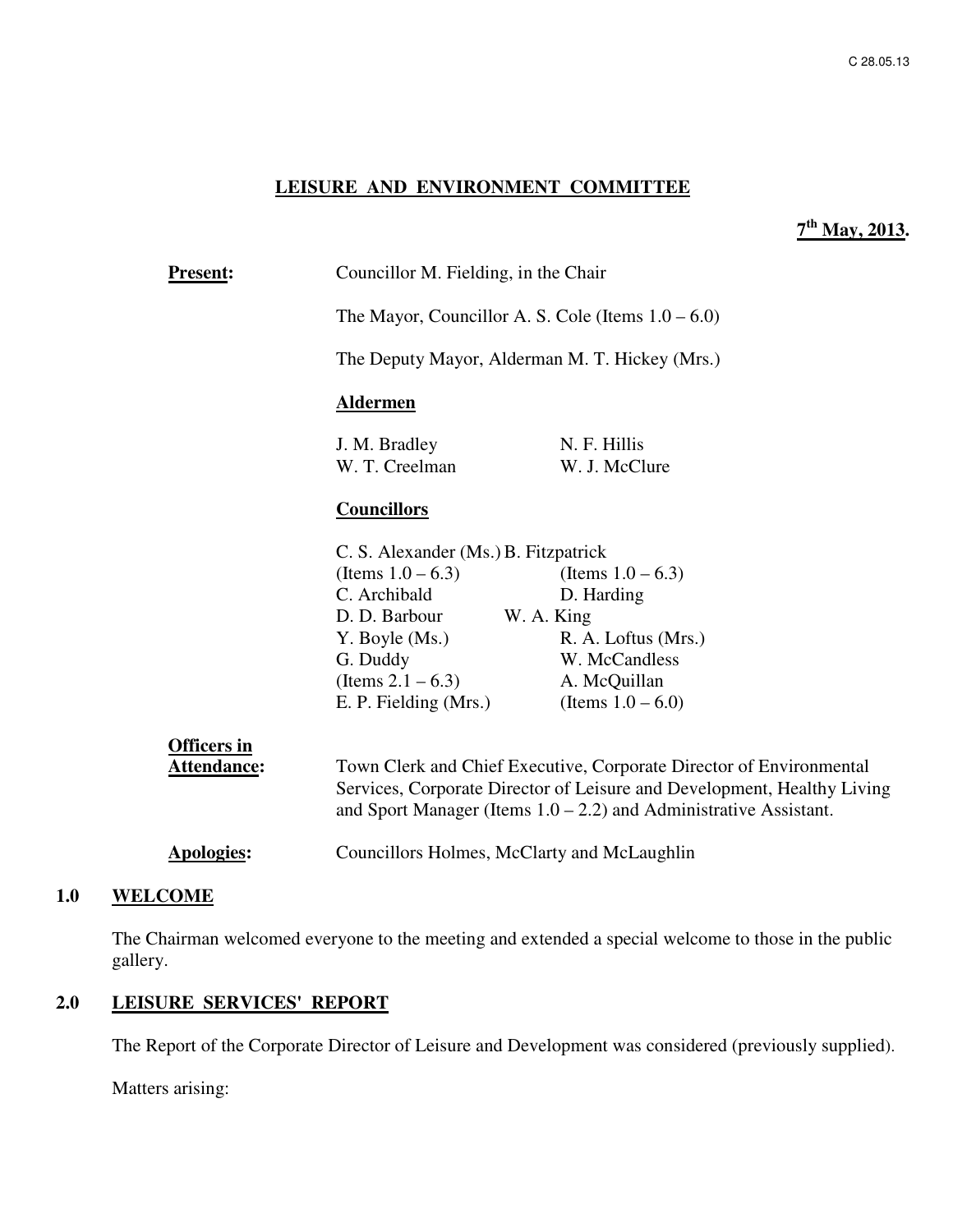#### **2.1 The North Coast Sport Village**

The Corporate Director of Leisure and Development gave a presentation to Members on the North Coast Sport Village. He advised Members that Coleraine Borough Council Rugby Avenue Sub Committee had researched and identified opportunities that aimed to create:

- o A strategic sport and leisure facility;
- o The opportunity to reduce Council's current net subsidy; and
- o Effective governance.

He highlighted various issues including the following:

- o Strategic vision;
- o Work to date;
- o Financial position;
- o Market testing process;
- o Time frames.

The Corporate Director of Leisure and Development answered Members' various questions and noted comments.

#### **Recommended:**

On the proposal of Alderman Bradley and seconded by Councillor Barbour, that Council:

- (a) Tender and appoint an integrated delivery support team (financial, legal and technical). Provision had been made within the Capital Programme for the appointment.
- (b) Appoint a project manager with a single focus to successfully deliver the strategic aims of the North Coast Sport Village. The appointment is based upon a three year fixed term contract.

#### **2.2 Coleraine Football Club Academy**

Alderman Bradley declared an interest in this topic.

Mr. Andy Alcorn, Coleraine Football Club Academy, accompanied by Mr. Oran Kearney, Manager, Coleraine Football Club, was in attendance to provide a presentation to Members.

Mr. Alcorn highlighted the following and sought support for the upgrade of facilities at Coleraine Showgrounds including an artificial 3G pitch:

- o Aims of the Community Football Programme;
- o Organisational profile;
- o Community recognition 2012 2013;
- o Northwest and Coleraine District Youth League;
- o Peace III mini soccer centre;
- o Schools activities;
- o Other football activities;
- o Considerations for Council.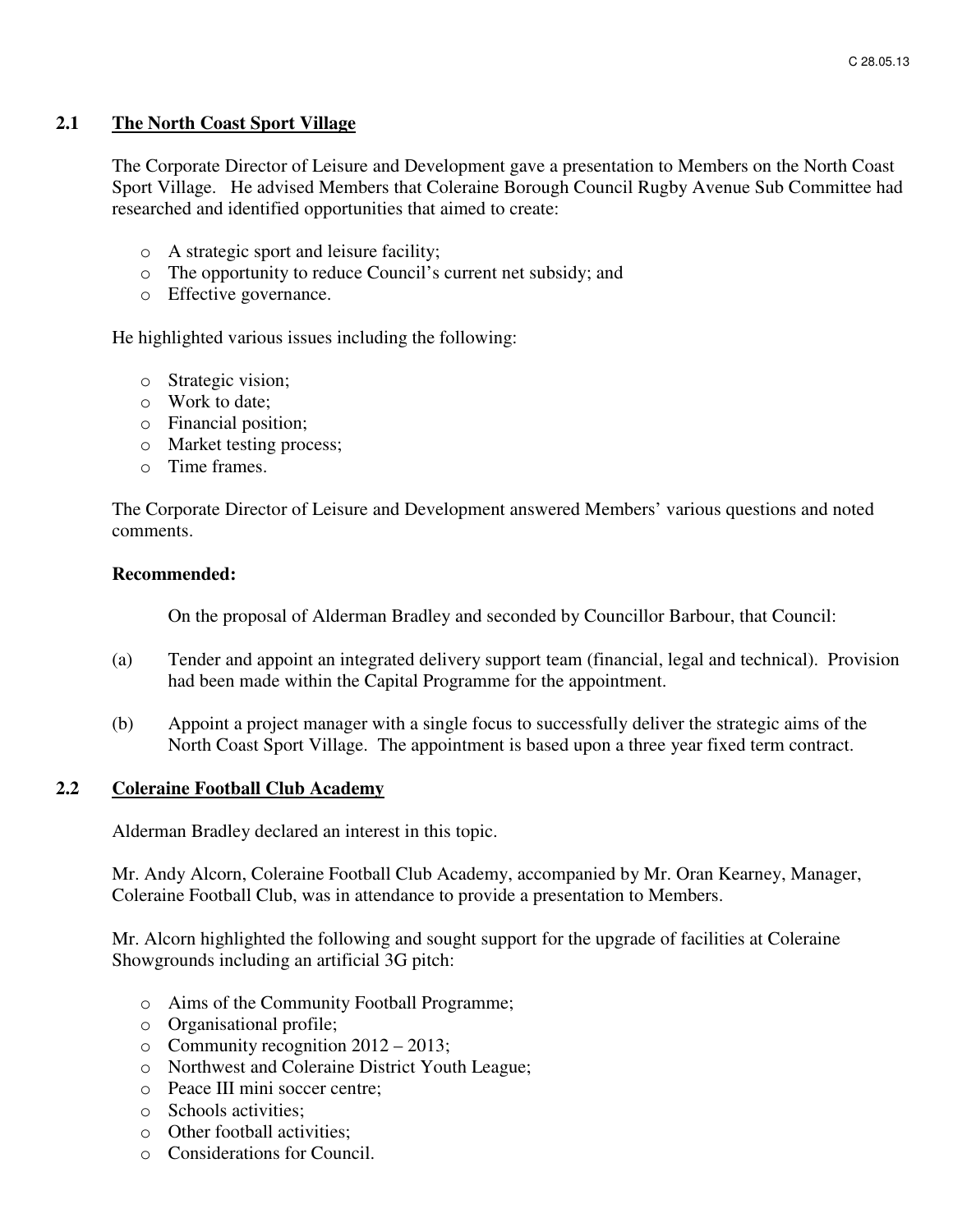Mr. Kearney paid tribute to Mr. Alcorn for his work with the Academy. The representatives answered Members' various questions.

#### **Recommended:**

On the proposal of Councillor Ms. Alexander and seconded by Councillor Ms. Boyle, that a small sub group be created with members of the Academy and Council members and officers to discuss the way forward.

The Chairman thanked the representatives for their informative presentation after which they withdrew from the meeting.

#### **2.3 Solstice at Dunluce**

Consideration was given to information on this topic, as detailed in the report.

#### **Recommended:**

That Council provide the following assistance, in kind, to support the Solstice at Dunluce event on Friday  $7<sup>th</sup>$  and Saturday  $8<sup>th</sup>$  June, 2013:

- The supply of Council resources (pedestrian and heras fencing).
- The supply of Council equipment including operatives (telehandler and digger).
- The supply of waste management services to include Council's recycling trailer, street cleansing operatives and additional waste management collections.
- The supply of a team of Council Technical staff to assist with set up and down for the event.
- The supply of two senior Environmental Services Emergency Planning Officers throughout the duration of the event.

#### **2.4 Harry Gregg Statue**

Consideration was given to information on this topic, as detailed in the report.

#### **Recommended:**

That a small sub committee be formed to consider the feasibility of delivering a statue in Coleraine Town Centre to celebrate the achievements of Harry Gregg.

Members interested in joining the committee were requested to give their names to the Corporate Director of Leisure and Development by the end of the week.

A Member suggested that Mr. Liam Beckett be invited to join the committee.

#### **2.5 For Information**

Members noted information on the following topics, as detailed in the report:

- Museum Service
	- o North East Peace III Partnership Cultural Fusions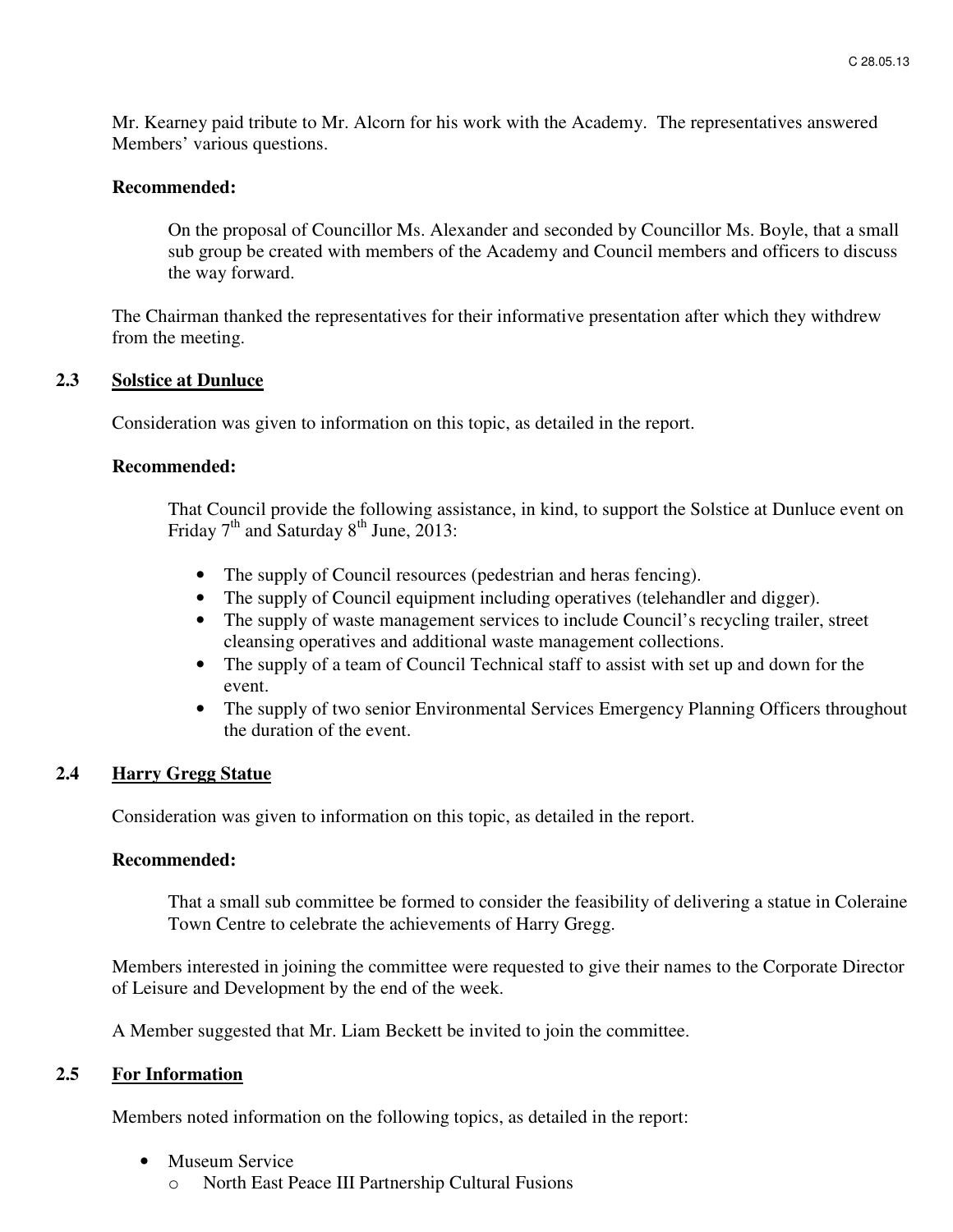- o Coleraine 400 Steering Group
- o Coleraine 400 Community Grants Scheme
- Events
	- o North West 200
	- o Portrush Raft Race

### **3.0 ENVIRONMENTAL SERVICES' REPORT**

The Report of the Corporate Director of Environmental Services was considered (previously supplied).

Matters arising:

#### **3.1 "In Committee"**

It was agreed to discuss items to be heard "In Committee" at the end of the meeting.

#### **3.2 Clean Neighbourhoods and Environment Act 2011 Dog Control Orders**

Mr. Stephen Creighton was in attendance to provide a presentation to Members regarding the current proposed Dog Control Orders.

Mr. Creighton gave a collective representation of views on the consultation and advised he had support from various organisations including the Kennel Club, Dogs Trust, Benvardin Kennels, Jollyes Petfood Superstores and others. He put forward a list of alternative proposals.

A Member thanked Mr. Creighton for his presentation and clarified that nothing had been proposed yet as it was a consultation.

A discussion ensued and various topics were discussed including:

- o Keeping dogs under control;
- o Irresponsible dog owners;
- o Enforcement;
- o Bins and dog foul bags;
- o Signage.

A Member referred to the littering and dog fouling enforcement statistics (Item 10.0 of the report) and suggested that in future the figures are broken down to show litter and dog fouling separately.

The Corporate Director of Environmental Services advised that the consultation responses would be looked at and feedback given and the litter and fouling statistics would be separated.

The Corporate Director of Environmental Services also gave Mr. Creighton an undertaking that all referrals to Council by any member of any of the groups represented by him regarding dog fouling incidents would be investigated. Statistics relating to cases which resulted in fixed penalty notices being issued would also be collated and reported to Council separately.

The Chairman thanked Mr. Creighton for his presentation after which he withdrew from the meeting.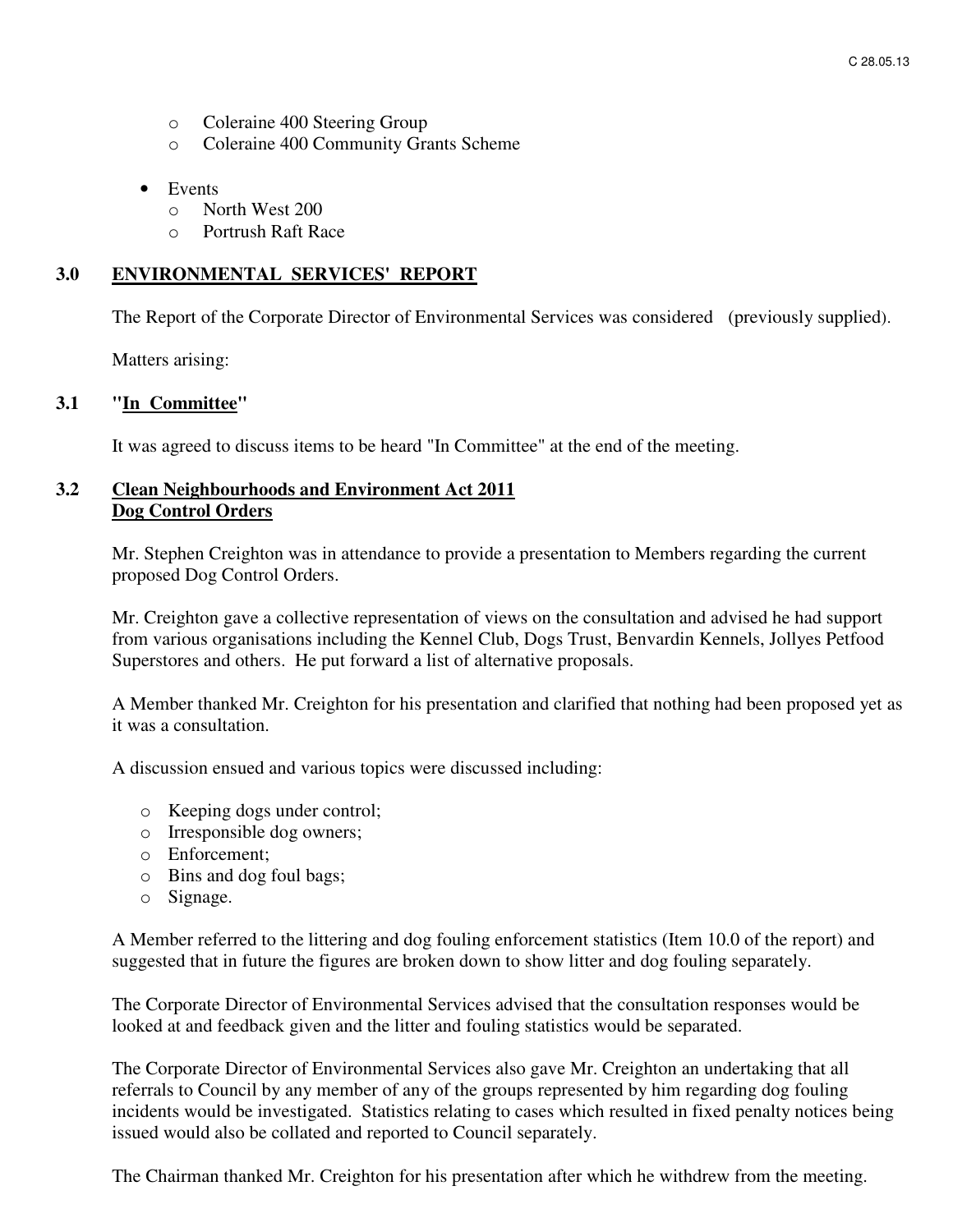#### **3.3 Extension to Residual Interim Contract**

Consideration was given to information on this topic, as detailed in the report.

#### **Recommended:**

That Council extend the term of the interim contract with North West Recycling Consortium for a further 12 months with an option to extend for a further 6 months on a rolling month by month basis thereafter. The terms of the original contract apply to all extensions thereof.

#### **3.4 Entertainment Licence**

#### **3.4.1 The Tides, 21 Ballyreagh Road, Portrush**

An application for grant of an Entertainment Licence had been received from Mr. Gareth Witherow.

Days and times it is intended to provide entertainment:

Monday/Tuesday – Saturday/Sunday 11.30 a.m. – 1.00 a.m. Sunday 12.30 - midnight

#### **Recommended:**

That Council grant the Entertainment Licence subject to no representations, no PSNI objections and compliance with NI Fire and Rescue Service recommendations and all other requirements requested by Council's Licensing Department and subject to the following special conditions:

- All requirements as contained within Night Safe Coleraine Code of Best Practice 2012.
- All door supervisors employed must be licensed with a scheme recognised by Coleraine Borough Council.

#### **3.5 Street Trading Minutes**

#### **Recommended:**

That the minutes of the Street Trading Committee meeting of  $7<sup>th</sup>$  February, 2013 and reconvened on  $14<sup>th</sup>$  February, 2013 (Appendix II of the report) are adopted and approved.

#### **3.6 For Information**

#### **3.6.1 Affordable Warmth Pilot Scheme**

Members noted information on this Pilot Scheme, as detailed in the report.

#### **3.6.2 North West Region Waste Management Group (NWRWMG) Minutes**

Members noted the minutes of the NWRWMG Joint Committee meeting (Appendix III of the report) held on 6<sup>th</sup> March, 2013 at Ballymoney Borough Council.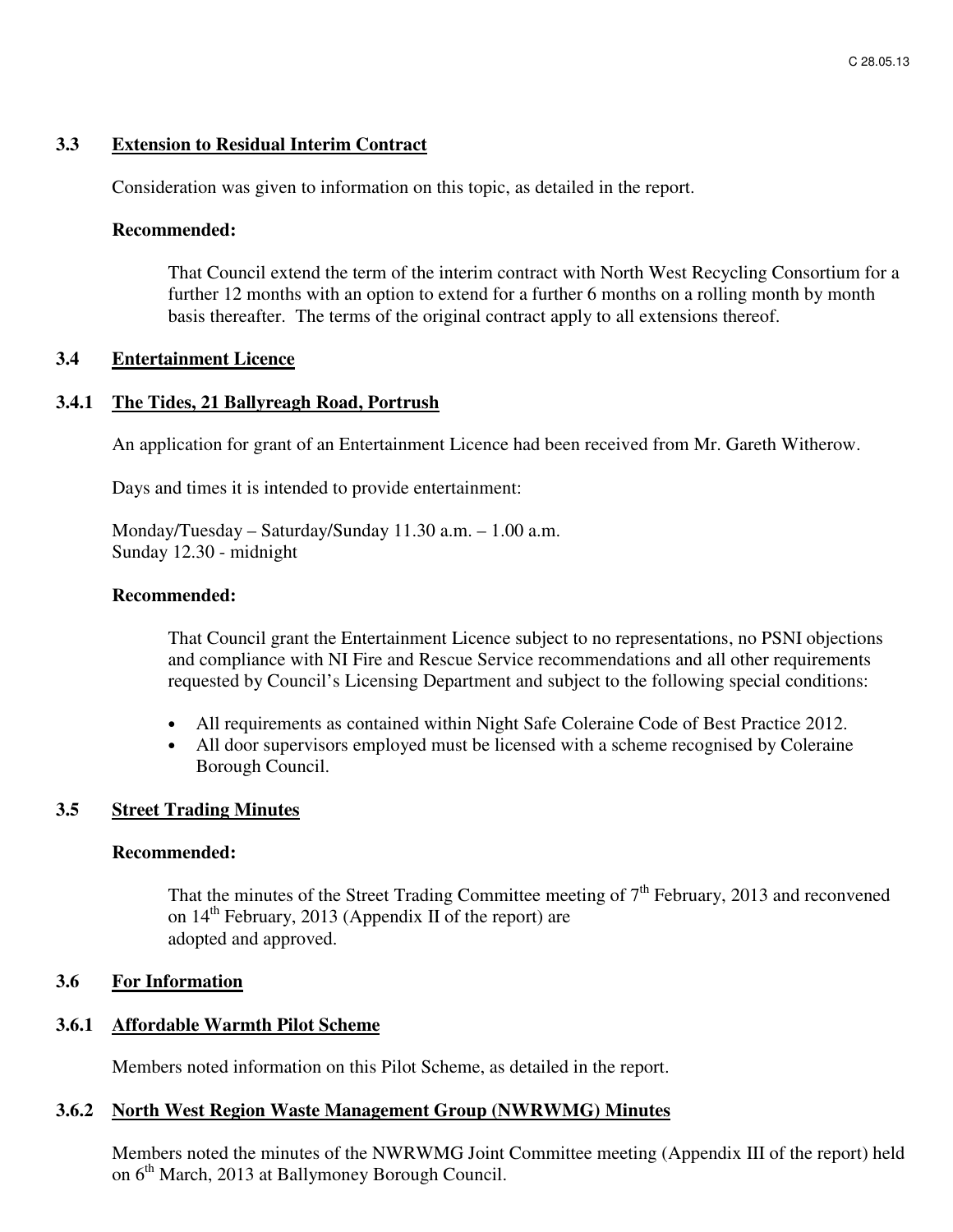#### **3.6.3 Grant Scheme for Private Bore Wells**

Members noted information on this Grant Scheme, as detailed in the report.

#### **3.6.4 Roads Service Annual Report 2013/2014 - May 2013**

Members noted information on this topic, as detailed in the report. The Corporate Director of Environmental Services reminded Members about the Request/Enquiry Form, attached to the report, for any queries or requests.

#### **3.6.5 Building Control**

Members noted information on this topic, as detailed in the report.

#### **3.6.6 Dog Control Activity 2011/2012**

Members noted information on this topic, as detailed in the report.

#### **3.6.7 Outcome of Legal Proceedings**

| Defendant: | Mr. David Jones<br>33 Captain Street Lower<br>Coleraine |                            |
|------------|---------------------------------------------------------|----------------------------|
| Offence:   | Failing to respond to Article 20 Notice                 |                            |
| Results:   | Fine:<br>Legal costs:<br><b>Court Costs:</b>            | £50.00<br>£75.00<br>£16.00 |

#### **4.0 PROVISION OF LIGHTING AT CASTLEROCK BOWLING GREEN**

Further to a Member's query regarding the provision of lighting at Castlerock Bowling Green, the Corporate Director of Environmental Services advised that it was on the Capital Scheme Programme and a workshop would be held shortly to prioritise schemes.

#### **5.0 REPLACEMENT PLAY PARK AT DUNLUCE CENTRE, PORTRUSH**

Further to a Member's query regarding the replacement play park at the Dunluce Centre, Portrush, the Corporate Director of Environmental Services advised that the tender had been awarded for the new play parks at Dunluce Centre and the Recreation Grounds and work would commence shortly.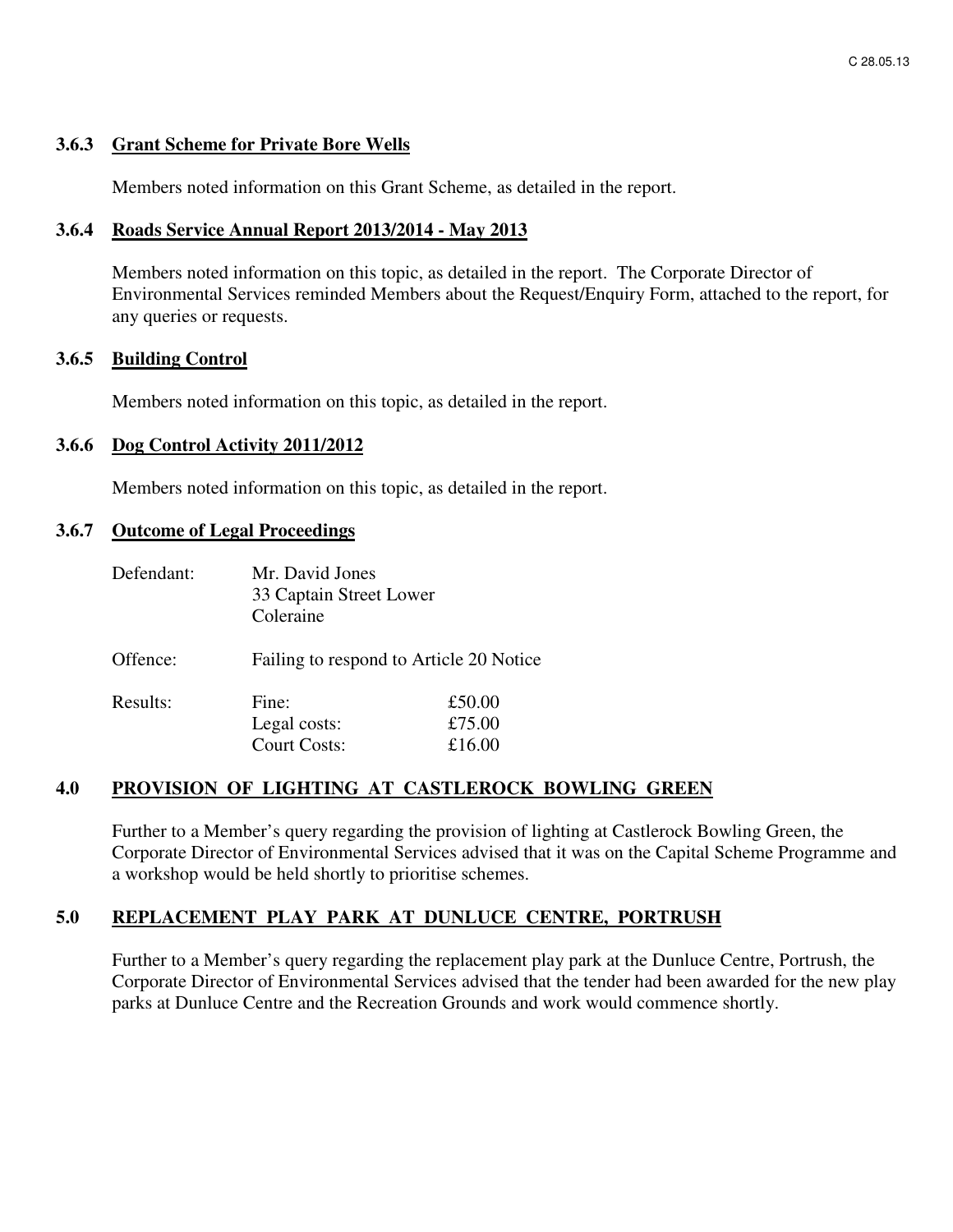### **POLICY AND DEVELOPMENT COMMITTEE**

# **21st May, 2013**

| <b>Present:</b>                   | Alderman N. F. Hillis in the Chair                                                                                                                                                                                                                                                       |                                                                                                                  |
|-----------------------------------|------------------------------------------------------------------------------------------------------------------------------------------------------------------------------------------------------------------------------------------------------------------------------------------|------------------------------------------------------------------------------------------------------------------|
|                                   | The Mayor, Councillor A. S. Cole                                                                                                                                                                                                                                                         |                                                                                                                  |
|                                   | The Deputy Mayor, Alderman M. T. Hickey (Mrs.)<br><b>Aldermen</b>                                                                                                                                                                                                                        |                                                                                                                  |
|                                   |                                                                                                                                                                                                                                                                                          |                                                                                                                  |
|                                   | J. M. Bradley                                                                                                                                                                                                                                                                            | W. T. Creelman<br>J McClure                                                                                      |
|                                   | <b>Councillors</b>                                                                                                                                                                                                                                                                       |                                                                                                                  |
|                                   | C. S. Alexander (Ms.)<br>C. Archibald<br>Y. Boyle (Ms.)<br>D. Barbour<br>G. Duddy<br>E. P Fielding (Mrs.)<br>M. Fielding<br>D. Harding<br>R. Holmes                                                                                                                                      | W. A. King<br>R. A. Loftus (Mrs.)<br>(Items $1.0 - 5.2.2$ )<br>W. McCandless<br>G. L. McLaughlin<br>A. McQuillan |
| <b>Officers in</b><br>Attendance: | Town Clerk and Chief Executive, Corporate Director of<br>Leisure and Development, Head of Central Services, Head of Development<br>Services, Regeneration Manager, Acting Head of Finance, Tourism<br>Manager, Tourist Information Centre Manager and Business Support<br>Assistant (CE) |                                                                                                                  |
| <b>Apologies:</b>                 | <b>Councillors Fitzpatrick and McClarty</b>                                                                                                                                                                                                                                              |                                                                                                                  |

### **1.0 CHAIRMAN'S REMARKS**

The Chairman welcomed everyone to the meeting including Mr. J. McNaught and Mr. M. McClenahan from Northern Ireland Prison Service.

### **2.0 'IN COMMITTEE'**

It was agreed to consider a number of items 'In Committee' at the end of the meeting.

#### **3.0 CHIEF EXECUTIVE'S REPORT**

Consideration was given to the Report of the Chief Executive (previously supplied).

Matters arising: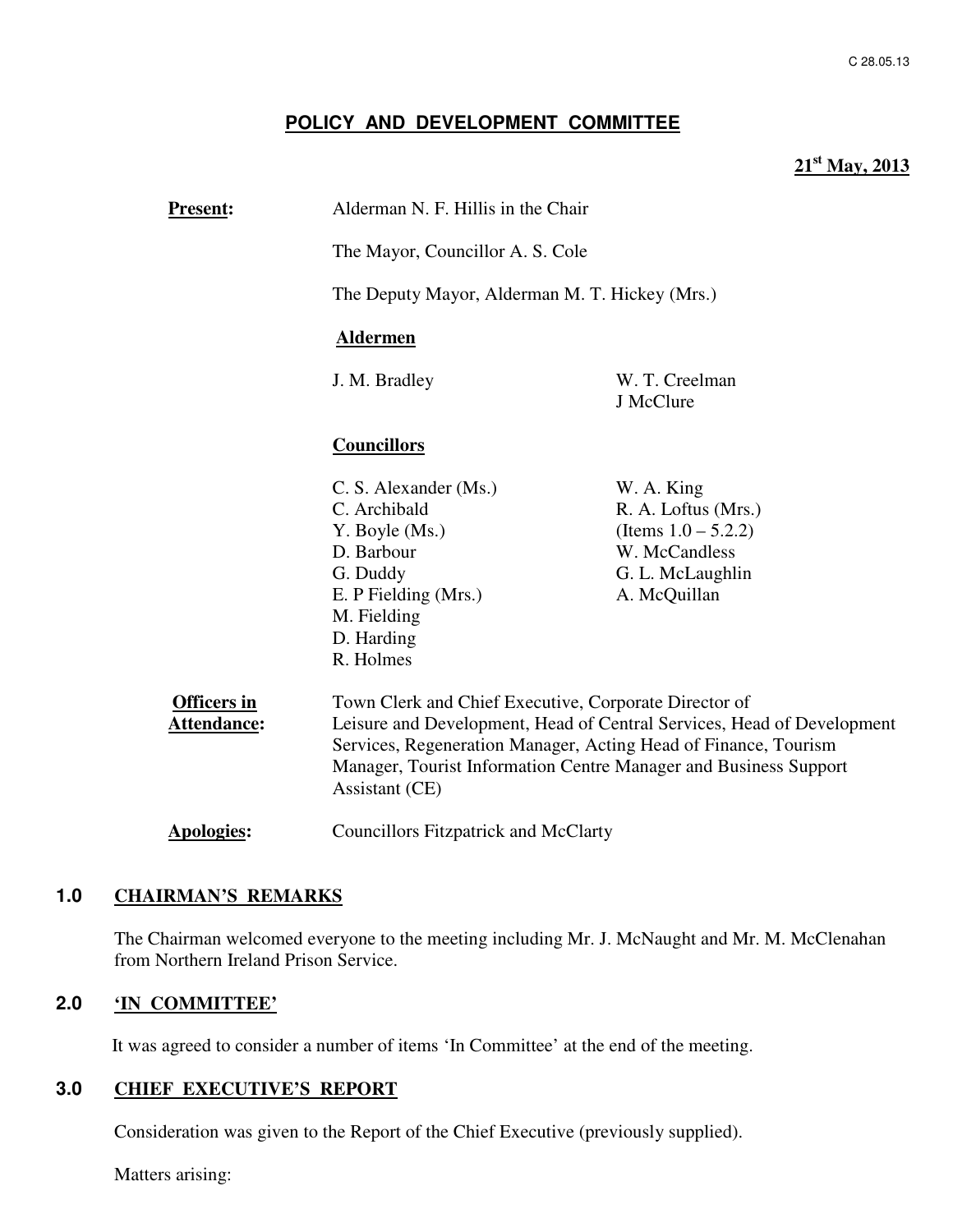#### **3.1 HM Magilligan Prison**

Mr. J McNaught presented members with an update on the prison and the ongoing work regarding rehabilitating offenders. Members were presented with details of the future plans for the Magilligan site.

A member questioned whether a visit for all Councillors could be arranged. It was noted that Councillors would be free to visit the prison on their own right.

Mr. McNaught answered various members' questions.

#### **Recommended:**

That ongoing liaison continues between Northern Ireland Prison Service and Coleraine Borough Council.

#### **3.2 Review Of Governance Arrangements**

Following on from the Governance Workshop on  $15<sup>th</sup>$  May, 2013, the Chief Executive presented the recommendations of the Governance Working Group for the revision of governance arrangements as detailed in the report (previously supplied).

It was proposed by Councillor Mrs. Loftus and seconded by Alderman Bradley:

That the recommendations of the Governance Working Group be accepted.

It was proposed, as an amendment, by Councillor Ms. Boyle and seconded by Councillor Archibald:

That the total number of committee members be increased from eight to nine.

On being put to the meeting the amendment was lost with two votes in favour and eight votes against.

#### **Recommended:**

That the substantive proposal be adopted.

#### **3.3 Consultation On Proposed Scheme Design For The Local Government Pension Scheme (Northern Ireland) 2014**

Members were reminded of the structural review of Public Service Pension Provision which took place in March 2010. Consideration was given to the draft response to the consultation (previously supplied) and the submission deadline of  $6<sup>th</sup>$  June, 2013 was noted.

#### **Recommended:**

On the proposal of Councillor Harding and seconded by Councillor Holmes, that the draft response be submitted by Council.

#### **3.4 For Information**

Committee noted information on the following topics, as contained in the report: